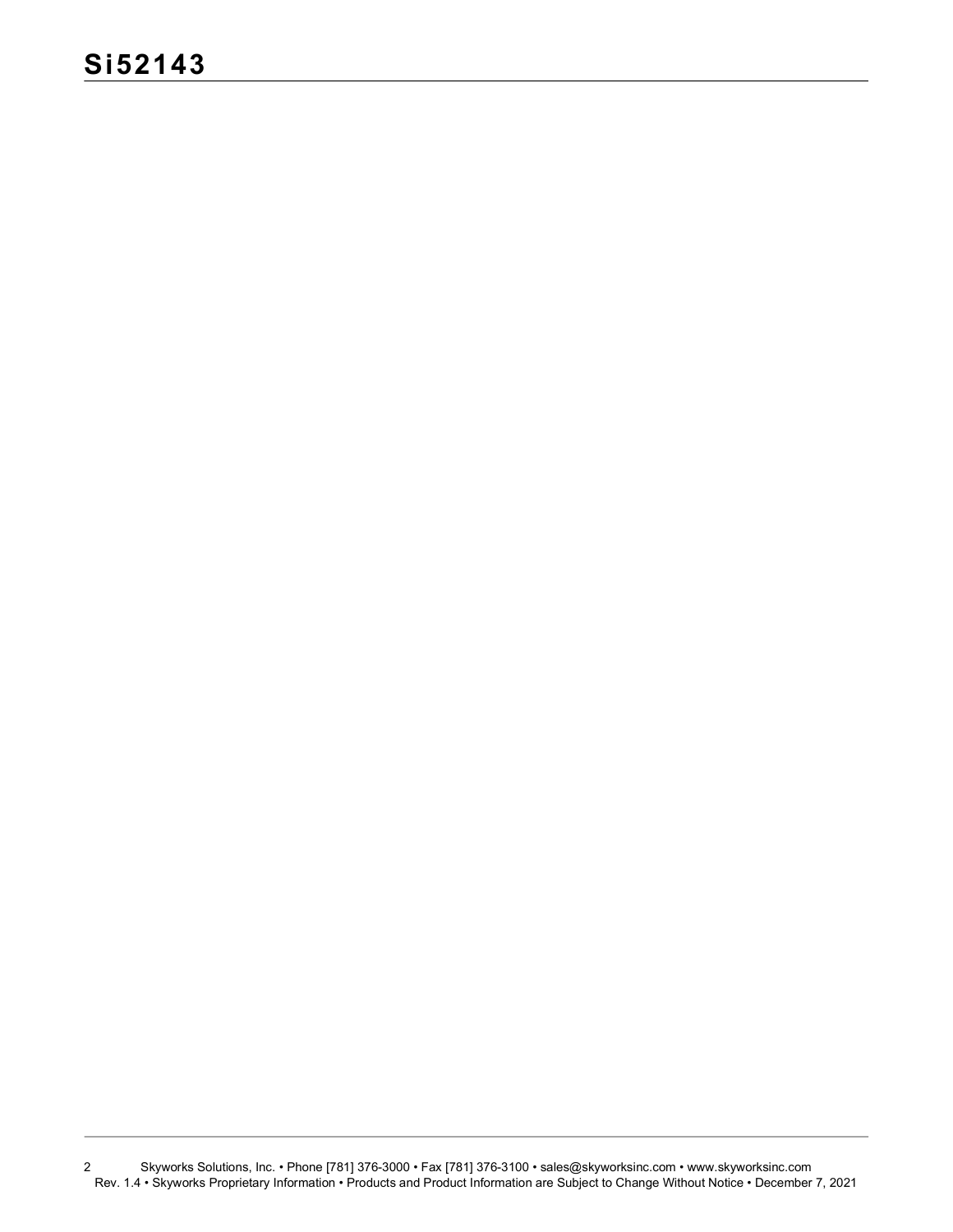## **TABLE OF CONTENTS**

## **Section Page**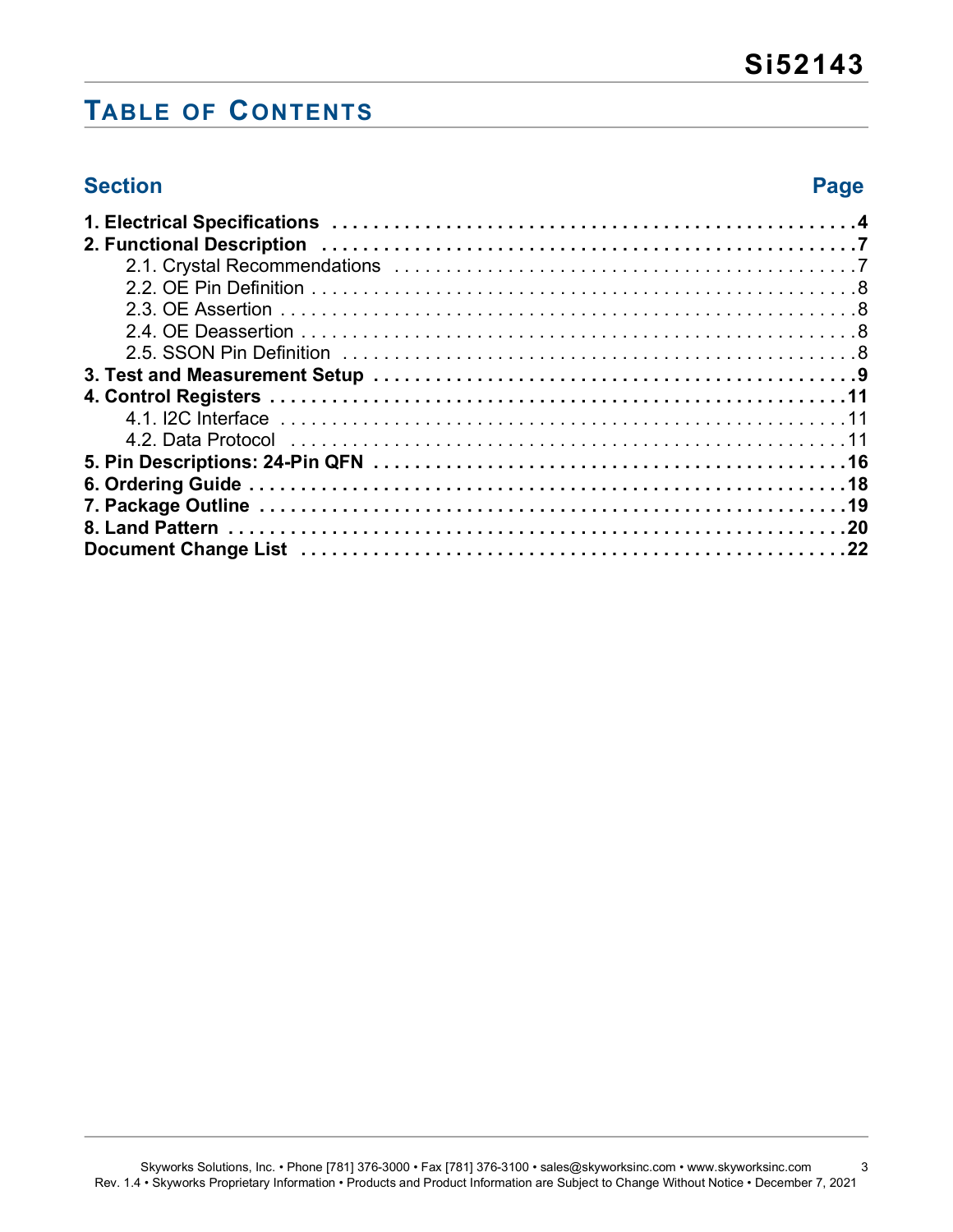## <span id="page-3-0"></span>**1. Electrical Specifications**

#### **Table 1. DC Electrical Specifications**

| <b>Parameter</b>                                    | Symbol             | <b>Test Condition</b>                                                          | <b>Min</b>        | <b>Typ</b> | <b>Max</b>     | <b>Unit</b> |
|-----------------------------------------------------|--------------------|--------------------------------------------------------------------------------|-------------------|------------|----------------|-------------|
| 3.3 V Operating Voltage                             | VDD core           | $3.3 \pm 5%$                                                                   | 3.135             | 3.3        | 3.465          | $\vee$      |
| 3.3 V Input High Voltage                            | $V_{\text{IH}}$    | Control input pins                                                             | 2.0               |            | $V_{DD}$ + 0.3 | $\vee$      |
| 3.3 V Input Low Voltage                             | $V_{IL}$           | Control input pins                                                             | $V_{SS}$ –<br>0.3 |            | 0.8            | $\vee$      |
| Input High Voltage                                  | V <sub>HH2C</sub>  | SDATA, SCLK                                                                    | 2.2               |            |                | $\vee$      |
| Input Low Voltage                                   | V <sub>ILI2C</sub> | <b>SDATA, SCLK</b>                                                             |                   |            | 1.0            | $\vee$      |
| Input High Leakage Current                          | Iн                 | Except internal pull-down<br>resistors, $0 < V_{IN} < V_{DD}$                  |                   |            | 5              | $\mu$ A     |
| Input Low Leakage Current                           | $I_{\parallel L}$  | Except internal pull-up resis-<br>tors, $0 < V_{IN} < V_{DD}$                  | $-5$              |            |                | $\mu$ A     |
| 3.3 V Output High Voltage<br>(Single-Ended Outputs) | $V_{OH}$           | $I_{OH} = -1$ mA                                                               | 2.4               |            |                | $\vee$      |
| 3.3 V Output High Voltage<br>(Single-Ended Outputs) | $V_{OL}$           | $I_{OL}$ = 1 mA                                                                | —                 |            | 0.4            | $\vee$      |
| High-impedance Output Current                       | $I_{OZ}$           |                                                                                | $-10$             |            | 10             | μA          |
| Input Pin Capacitance                               | $C_{IN}$           |                                                                                | 1.5               |            | 5              | рF          |
| Output Pin Capacitance                              | $C_{\text{OUT}}$   |                                                                                |                   |            | 6              | pF          |
| Pin Inductance                                      | $L_{IN}$           |                                                                                |                   |            | $\overline{7}$ | nH          |
| <b>Dynamic Supply Current</b>                       | $I_{DD\_3.3V}$     | All outputs enabled. Differ-<br>ential clocks with 5" traces<br>and 2 pF load. |                   |            | 55             | mA          |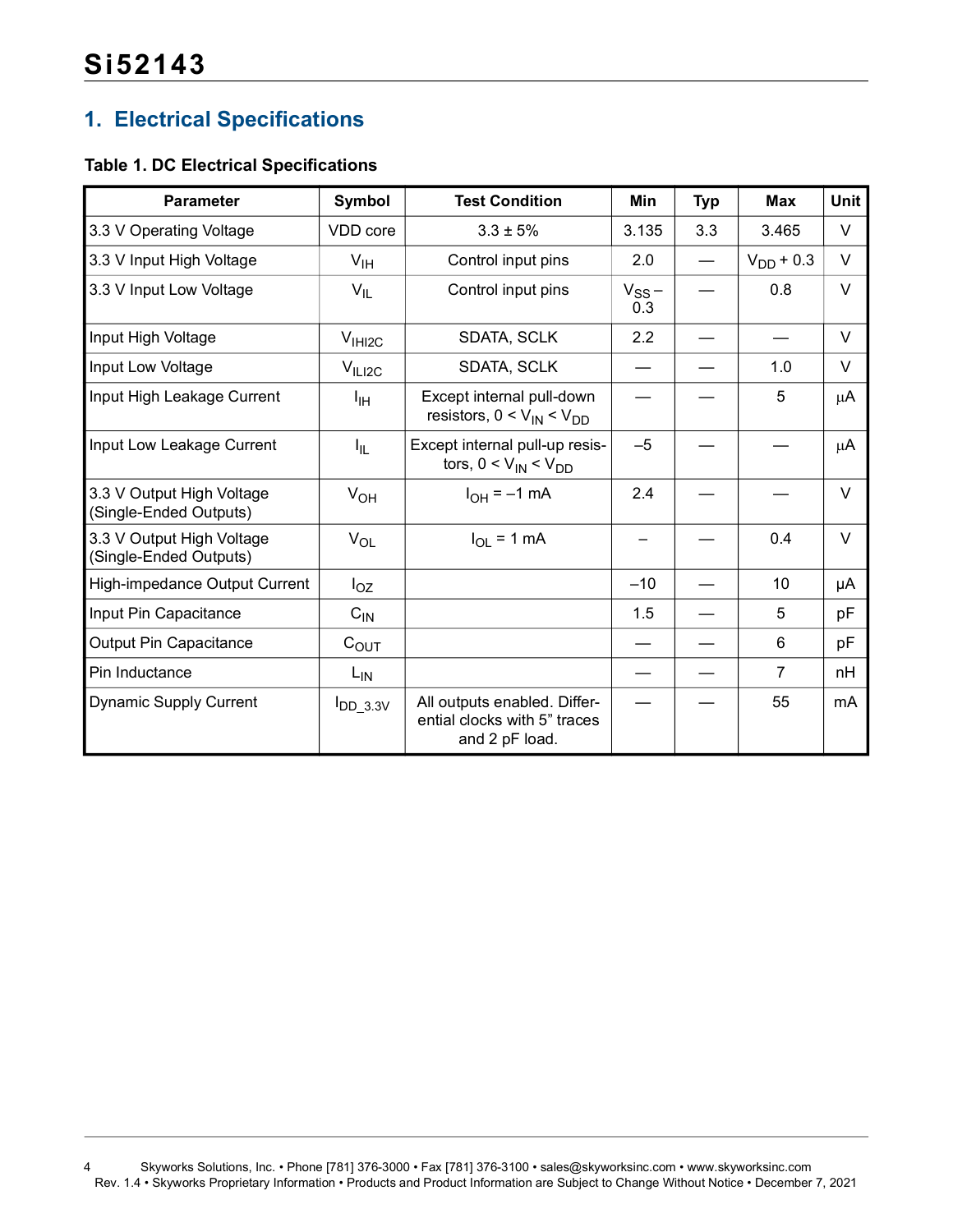#### <span id="page-4-0"></span>**Table 2. AC Electrical Specification**

| <b>Parameter</b>                                                  | <b>Symbol</b>                  | <b>Test Condition</b>                                    | Min            | <b>Typ</b>               | Max       | Unit   |
|-------------------------------------------------------------------|--------------------------------|----------------------------------------------------------|----------------|--------------------------|-----------|--------|
| <b>Crystal</b>                                                    |                                |                                                          |                |                          |           |        |
| Long-term Accuracy                                                | L <sub>ACC</sub>               | Measured at VDD/2 differential                           |                |                          | 250       | ppm    |
| <b>Clock Input</b>                                                |                                |                                                          |                |                          |           |        |
| Duty Cycle                                                        | $\mathsf{T}_{\mathsf{DC}}$     | Measured at VDD/2                                        | 45             |                          | 55        | $\%$   |
| <b>CLKIN Rising and Falling Slew</b><br>Rate                      | $T_R/T_F$                      | Measured between 0.2 $V_{DD}$ and<br>0.8 V <sub>DD</sub> | 0.5            |                          | 4.0       | V/ns   |
| Cycle to Cycle Jitter                                             | $T_{CCJ}$                      | Measured at VDD/2                                        |                |                          | 250       | ps     |
| Long Term Jitter                                                  | $T_{LTJ}$                      | Measured at VDD/2                                        |                |                          | 350       | ps     |
| Input High Voltage                                                | $V_{\text{IH}}$                | XIN/CLKIN pin                                            | $\overline{2}$ |                          | $VDD+0.3$ | $\vee$ |
| Input Low Voltage                                                 | $V_{IL}$                       | XIN/CLKIN pin                                            |                |                          | 0.8       | V      |
| Input High Current                                                | ŀщ                             | $XIN/CLKIN$ pin, $VIN = VDD$                             |                |                          | 35        | μA     |
| Input Low Current                                                 | I <sub>IL</sub>                | XIN/CLKIN pin, $0 <$ VIN < $0.8$                         | $-35$          |                          |           | μA     |
| DIFF at 0.7 V                                                     |                                |                                                          |                |                          |           |        |
| Duty Cycle                                                        | $T_{DC}$                       | Measured at 0 V differential                             | 45             |                          | 55        | $\%$   |
| Output-to-Output Skew                                             | <b>T<sub>SKEW</sub></b>        | Measured at 0 V differential                             |                |                          | 50        | ps     |
| Cycle to Cycle Jitter                                             | $T_{CCJ}$                      | Measured at 0 V differential                             |                | 35                       | 50        | ps     |
| PCIe Gen 1 Pk-Pk Jitter,<br>Common Clock                          | Pk-Pk                          | PCIe Gen 1                                               | 0              | 40                       | 50        | ps     |
| PCIe Gen 2 Phase Jitter,                                          | RMS <sub>GEN2</sub>            | 10 kHz < $F$ < 1.5 MHz                                   | $\mathbf 0$    | $\overline{2}$           | 2.6       | ps     |
| Common Clock                                                      |                                | 1.5 MHz< F < Nyquist Rate                                | $\mathbf 0$    | $\overline{2}$           | 2.6       | ps     |
| PCIe Gen 3 Phase Jitter,<br>Common Clock                          | RMS <sub>GEN3</sub>            | PLL BW of 2-4 or 2-5 MHz,<br>$CDR = 10 MHz$              | 0              | 0.5                      | 0.9       | ps     |
| PCIe Gen 3 Phase Jitter,<br>Separate Reference No<br>Spread, SRNS | RMS <sub>GEN3_SRNS</sub>       | PLL BW of 2-4 or 2-5 MHz,<br>$CDR = 10 MHz$              |                | 0.35                     | 0.64      | ps     |
| PCIe Gen 4 Phase Jitter,<br>Common Clock                          | $\mathsf{RMS}_{\mathsf{GEN4}}$ | PLL BW of 2-4 or 2-5 MHz,<br>$CDR = 10 MHz$              |                | 0.5                      | 0.9       | ps     |
| Long Term Accuracy                                                | L <sub>ACC</sub>               | Measured at 0 V differential                             |                |                          | 100       | ppm    |
| <b>Rising/Falling Slew Rate</b>                                   | $T_R/T_F$                      | Measured differentially from<br>±150 mV                  | 1              |                          | 8         | V/ns   |
| Voltage High                                                      | $V_{HIGH}$                     |                                                          |                | $\overline{\phantom{0}}$ | 1.15      | V      |
| <b>Voltage Low</b>                                                | V <sub>LOW</sub>               |                                                          | $-0.3$         | $\overline{\phantom{0}}$ |           | V      |

**Notes:**

**1.** Visit <www.pcisig.com>for complete PCIe specifications.

**2.** Gen 4 specifications based on the PCI-Express Base Specification 4.0 rev. 0.5.

**3.** Download the Skyworks Solutions PCIe Clock Jitter Tool at [https://www.skyworksinc.com/en/application-pages/pci-express](https://www.skyworksinc.com/en/application-pages/pci-express-learning-center)[learning-center.](https://www.skyworksinc.com/en/application-pages/pci-express-learning-center)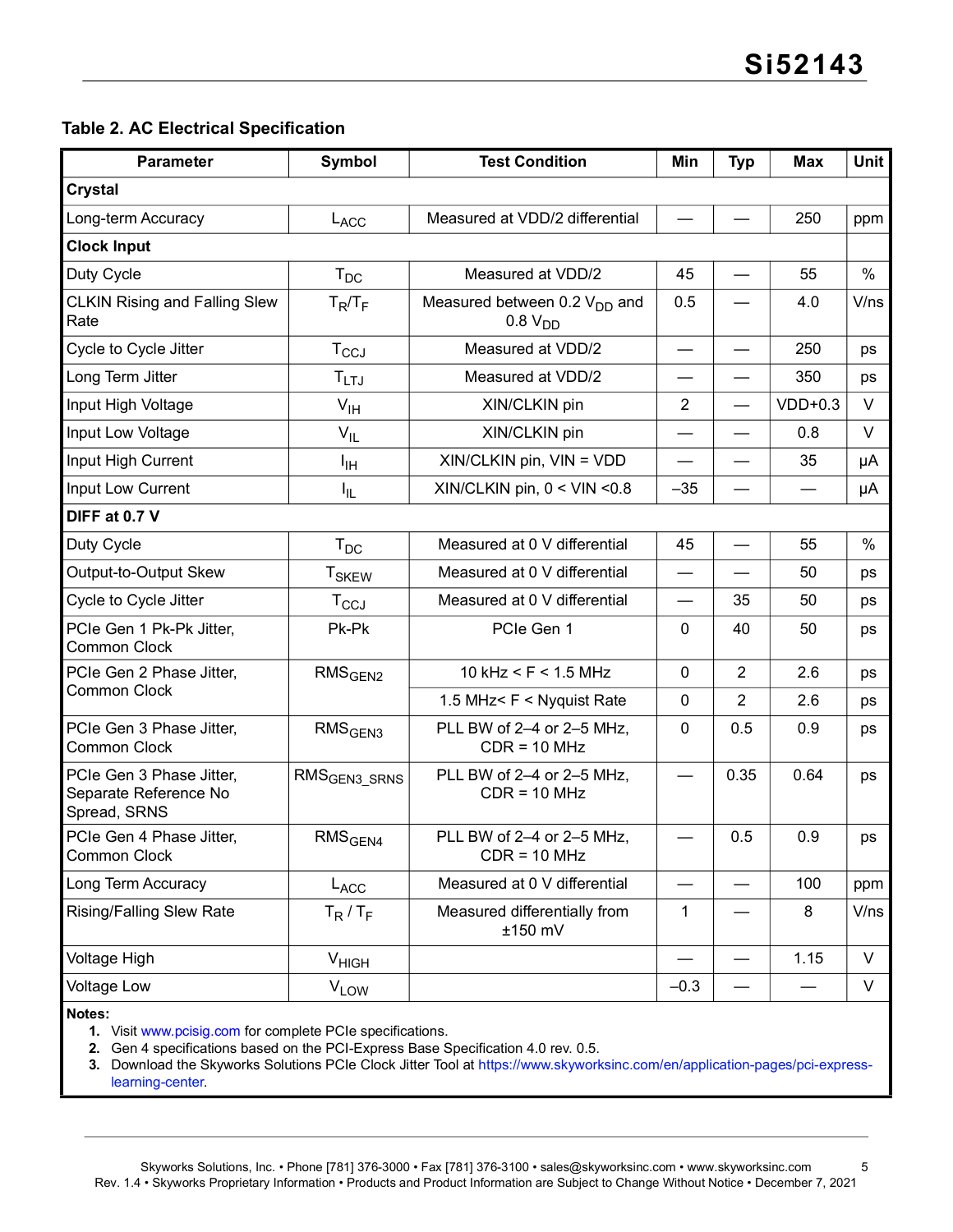#### **Table 2. AC Electrical Specification (Continued)**

| <b>Parameter</b>                            | Symbol          | <b>Test Condition</b>                                              | Min  | <b>Typ</b> | Max | <b>Unit</b> |
|---------------------------------------------|-----------------|--------------------------------------------------------------------|------|------------|-----|-------------|
| Crossing Point Voltage at 0.7 V<br>Swing    | $V_{OX}$        |                                                                    | 300  |            | 550 | mV          |
| Spread Range                                | SPR-2           | Down spread                                                        |      | $-0.5$     |     | %           |
| <b>Modulation Frequency</b>                 | $F_{MOD}$       |                                                                    | 30   | 31.5       | 33  | kHz         |
| <b>REF(25 MHz) at 3.3 V</b>                 |                 |                                                                    |      |            |     |             |
| Duty Cycle                                  | $T_{DC}$        | Measurement at 1.5 V                                               | 45   |            | 55  | $\%$        |
| Rising and Falling Edge Rate                | $T_R/T_F$       | Measured between 0.8 and 2.0 V                                     | 1.0  |            | 4.0 | V/ns        |
| Cycle to Cycle Jitter                       | $T_{\rm CCJ}$   | Measurement at 1.5 V                                               |      |            | 300 | ps          |
| Long Term Accuracy                          | LACC            | Measured at 1.5 V                                                  |      |            | 100 | ppm         |
| <b>Enable/Disable and Set-Up</b>            |                 |                                                                    |      |            |     |             |
| <b>Clock Stabilization from</b><br>Power-up | <b>T</b> STABLE | Measured from the point both $V_{DD}$<br>and clock input are valid |      |            | 1.8 | ms          |
| Stopclock Set-up Time                       | $T_{SS}$        |                                                                    | 10.0 |            |     | ns          |
|                                             |                 |                                                                    |      |            |     |             |

**Notes:**

**1.** Visit www.pcisig.com for complete PCIe specifications.

**2.** Gen 4 specifications based on the PCI-Express Base Specification 4.0 rev. 0.5.

**3.** Download the Skyworks Solutions PCIe Clock Jitter Tool at https://www.skyworksinc.com/en/application-pages/pci-expresslearning-center.

#### **Table 3. Absolute Maximum Conditions**

| <b>Parameter</b>                                                                                                                  | Symbol                        | <b>Test Condition</b> | Min    | <b>Typ</b> | <b>Max</b> | <b>Unit</b>    |
|-----------------------------------------------------------------------------------------------------------------------------------|-------------------------------|-----------------------|--------|------------|------------|----------------|
| <b>Main Supply Voltage</b>                                                                                                        | $V_{DD\_3.3V}$                | Functional            |        |            | 4.6        | V              |
| Input Voltage                                                                                                                     | $V_{IN}$                      | Relative to $V_{SS}$  | $-0.5$ |            | 4.6        | $V_{DC}$       |
| Temperature, Storage                                                                                                              | $\mathsf{T}_\mathsf{S}$       | Non-functional        | $-65$  |            | 150        | $^{\circ}$ C   |
| Temperature, Operating Ambient                                                                                                    | $\mathsf{T}_\mathsf{A}$       | Functional            | $-40$  |            | 85         | °C             |
| Temperature, Junction                                                                                                             | $T_{\text{J}}$                | Functional            |        |            | 150        | $^{\circ}$ C   |
| Dissipation, Junction to Case                                                                                                     | $\varnothing$ JC              | JEDEC (JESD 51)       |        |            | 25         | $^{\circ}$ C/W |
| Dissipation, Junction to Ambient                                                                                                  | $\varnothing_{JA}$            | JEDEC (JESD 51)       |        |            | 37         | $^{\circ}$ C/W |
| <b>ESD Protection (Human Body Model)</b>                                                                                          | $\mathsf{ESD}_{\mathsf{HBM}}$ | JEDEC (JESD 22-A114)  | 2000   |            |            | V              |
| <b>Flammability Rating</b>                                                                                                        | <b>UL-94</b>                  | UL (Class)            |        | $V=0$      |            |                |
| Note: While using multiple power supplies, the voltage on any input or I/O pin cannot exceed the power pin during power-up. Power |                               |                       |        |            |            |                |

supply sequencing is not required.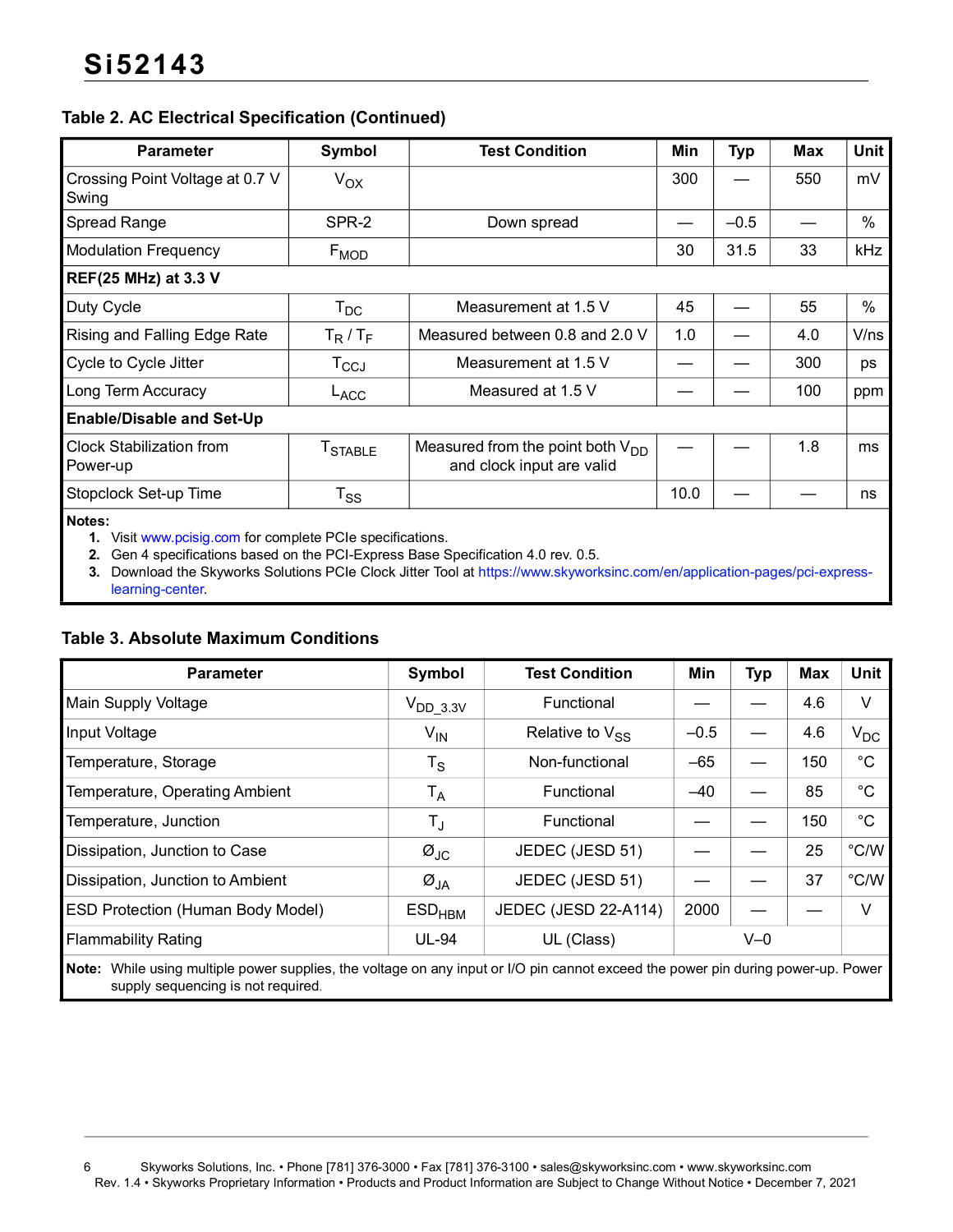## <span id="page-6-0"></span>**2. Functional Description**

#### <span id="page-6-1"></span>**2.1. Crystal Recommendations**

If using crystal input, the device requires a parallel resonance 25 MHz crystal.

| Frequency<br>(Fund) | Cut | Loading  | <b>Load Cap</b> | <b>Shunt</b><br>Cap (max) | <b>Motional</b><br>(max) | <b>Tolerance</b><br>(max) | <b>Stability</b><br>(max) | Aging<br>(max) |
|---------------------|-----|----------|-----------------|---------------------------|--------------------------|---------------------------|---------------------------|----------------|
| 25 MHz              | A1  | Parallel | $12 - 15$ pF    | 5pF                       | $0.016$ pF               | 35 ppm                    | 30 ppm                    | 5 ppm          |

**Table 4. Crystal Recommendations**

#### **2.1.1. Crystal Loading**

Crystal loading is critical for ppm accuracy. In order to achieve low/zero ppm error, use the calculations below in section [2.1.2](#page-6-2) to estimate the appropriate capacitive loading (CL).

[Figure 1](#page-6-3) shows a typical crystal configuration using two trim capacitors. It is important that the trim capacitors are in series with the crystal.



**Figure 1. Crystal Capacitive Clarification**

#### <span id="page-6-3"></span><span id="page-6-2"></span>**2.1.2. Calculating Load Capacitors**

In addition to the standard external trim capacitors, consider the trace capacitance and pin capacitance to calculate the crystal loading correctly. The capacitance on each side is in series with the crystal. The total capacitance on both sides is twice the specified crystal load capacitance (CL). Trim capacitors are calculated to provide equal capacitive loading on both sides.





Use the following formulas to calculate the trim capacitor values for Ce1 and Ce2.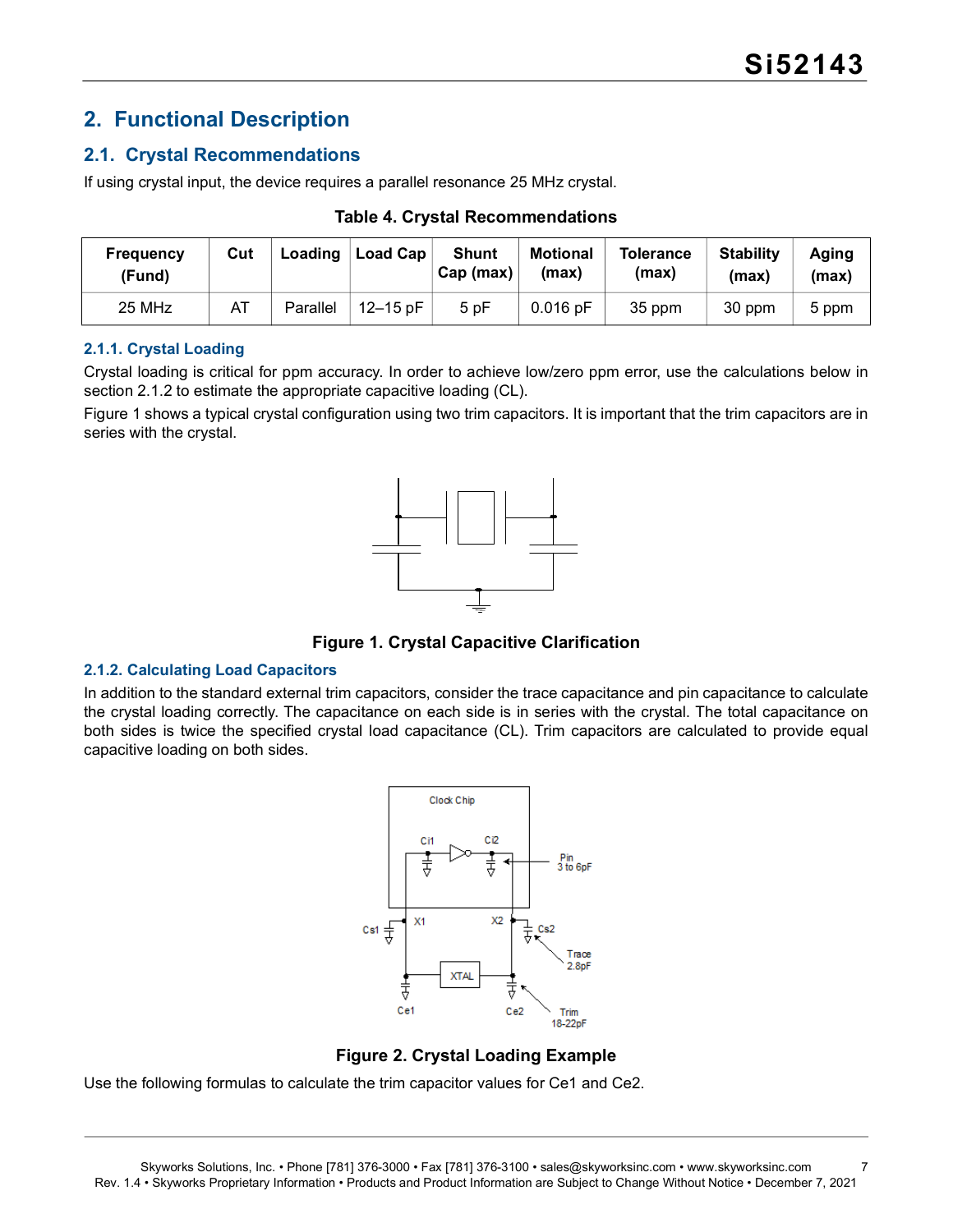**Load Capacitance (each side)**

$$
Ce = 2 \times CL - (Cs + Ci)
$$

**Total Capacitance (as seen by the crystal)**

$$
\text{CLe } = \frac{1}{\left(\frac{1}{\text{Ce1} + \text{Cs1} + \text{Ci1}} + \frac{1}{\text{Ce2} + \text{Cs2} + \text{Ci2}}\right)}
$$

- CL: Crystal load capacitance
- CLe: Actual loading seen by crystal using standard value trim capacitors
- Ce: External trim capacitors
- Cs: Stray capacitance (terraced)
- Ci : Internal capacitance (lead frame, bond wires, etc.)

#### <span id="page-7-0"></span>**2.2. OE Pin Definition**

The OE pins are active high inputs used to enable and disable the output clocks. To enable the output clock, the OE pin needs to be logic high and the I<sup>2</sup>C output enable bit needs to be logic high. There are two methods to disable the output clocks: the OE is pulled to a logic low, or the  $I^2C$  enable bit is set to a logic low. The OE pins is required to be driven at all time and even though it has an internally 100  $k\Omega$  resistor.

#### <span id="page-7-1"></span>**2.3. OE Assertion**

The OE signals are active high input used for synchronous stopping and starting the output clocks respectively while the rest of the clock generator continues to function. The assertion of the OE signal by making it logic high causes stopped respective output clocks to resume normal operation. No short or stretched clock pulses are produced when the clock resumes. The maximum latency from the assertion to active outputs is no more than two to six output clock cycles.

#### <span id="page-7-2"></span>**2.4. OE Deassertion**

When the OE pin is deasserted by making its logic low, the corresponding output clocks are stopped cleanly, and the final output state is driven low.

#### <span id="page-7-3"></span>**2.5. SSON Pin Definition**

SSON is an active input used to enable –0.5% spread on all DIFF outputs. When sampled high, –0.5% spread is enabled on all DIFF outputs. When sampled low, the DIFF output frequencies are non-spread.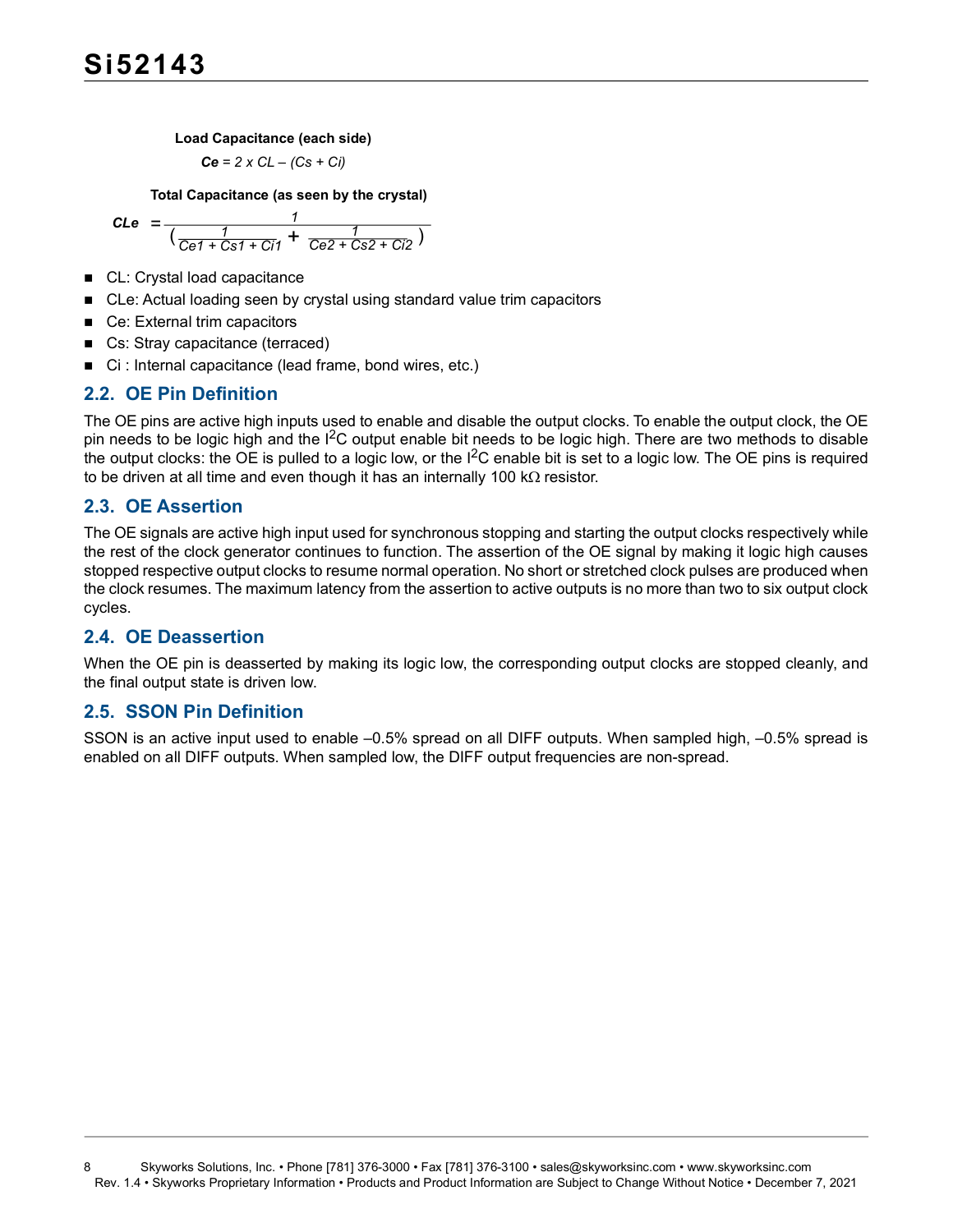### <span id="page-8-0"></span>**3. Test and Measurement Setup**

[Figure 3](#page-8-1) shows the test load configuration for HCSL clock outputs.



**Figure 3. 0.7 V Differential Load Configuration**

<span id="page-8-1"></span>Please reference application note AN781 recommendations on how to terminate the differential outputs for LVDS, LVPECL, or CML signalling levels.



**Figure 4. Differential Output Measurement for Differential Signals (for AC Parameters Measurement)**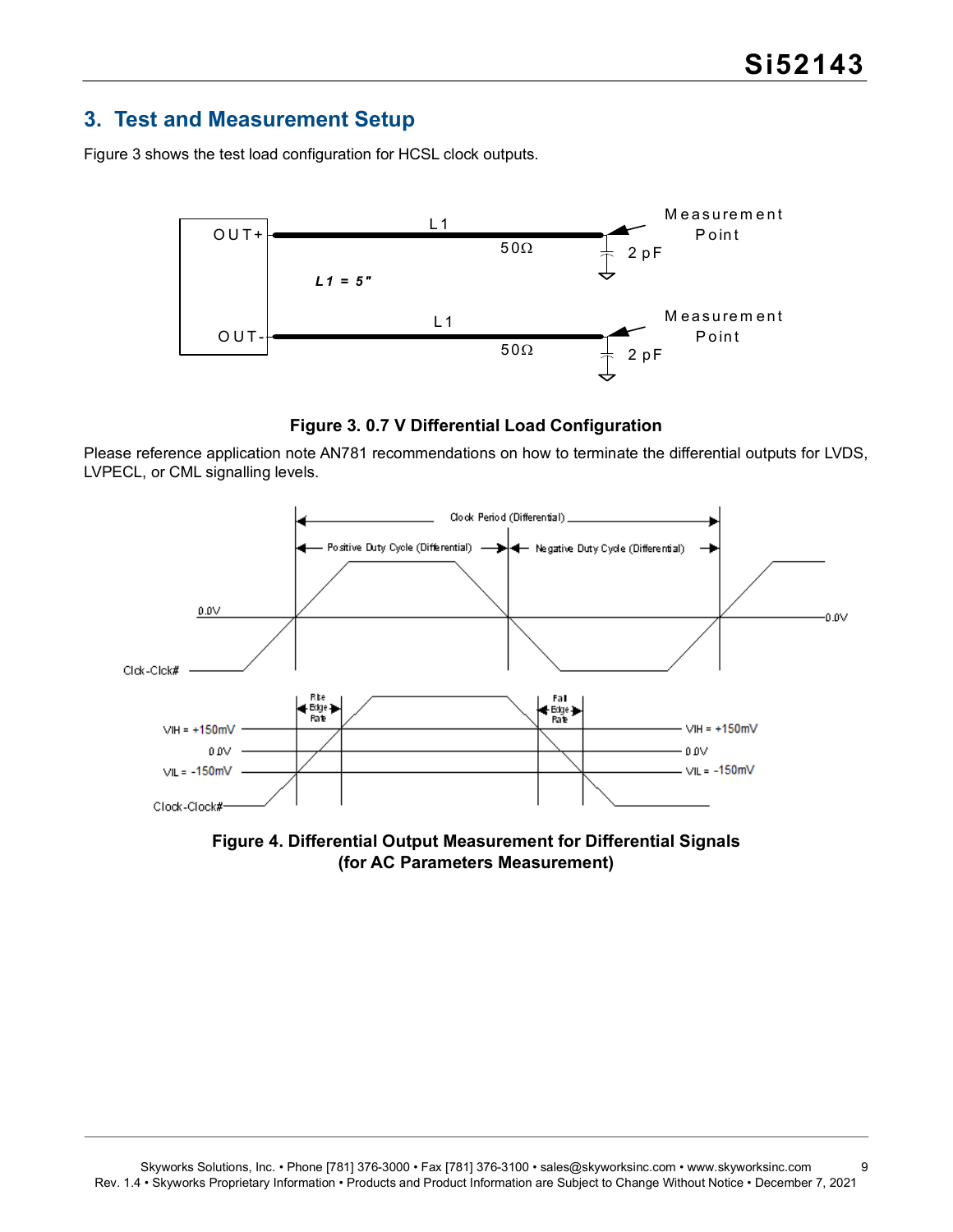

**Figure 5. Single-ended Measurement for Differential Output Signals (for AC Parameters Measurement**



**Figure 6. Single-Ended Clocks with Single Load Configuration**



**Figure 7. Single-Ended Output Signal (for AC Parameter Measurement)**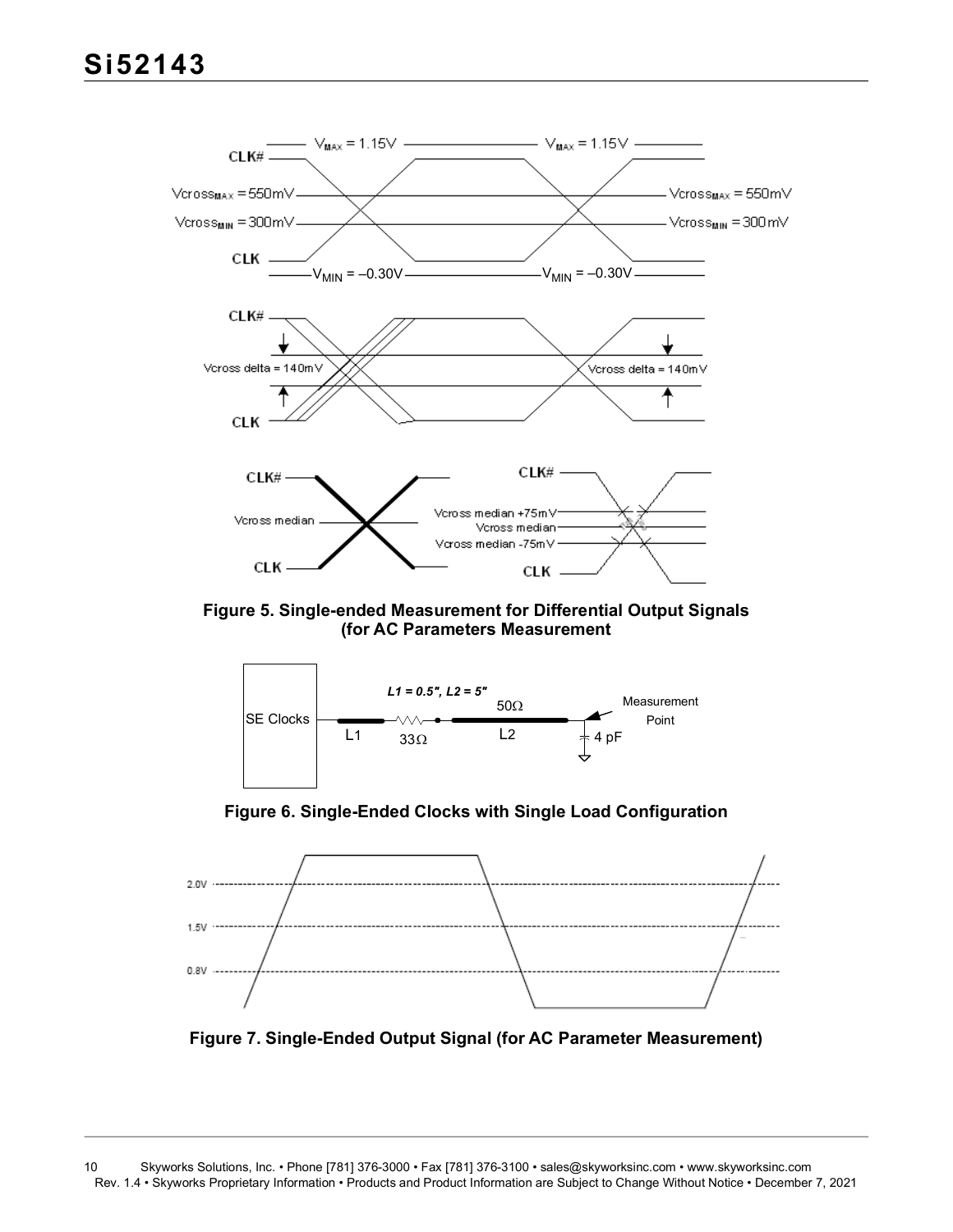## <span id="page-10-0"></span>**4. Control Registers**

### <span id="page-10-1"></span>**4.1. I2C Interface**

To enhance the flexibility and function of the clock synthesizer, an  $1^2C$  interface is provided. Through the  $1^2C$ Interface, various device functions are available, such as individual clock enablement. The registers associated with the  $I<sup>2</sup>C$  Interface initialize to their default setting at power-up. The use of this interface is optional. Clock device register changes are normally made at system initialization, if any are required. Power management functions can only be programed in program mode and not in normal operation modes.

#### <span id="page-10-2"></span>**4.2. Data Protocol**

The clock driver  $1^2C$  protocol accepts byte write, byte read, block write, and block read operations from the controller. For block write/read operation, access the bytes in sequential order from lowest to highest (most significant bit first) with the ability to stop after any complete byte is transferred. For byte write and byte read operations, the system controller can access individually indexed bytes.

The block write and block read protocol is outlined in [Table 5](#page-10-3) while [Table 6](#page-11-0) outlines byte write and byte read protocol. The slave receiver address is 11010110 (D6h).

| <b>Block Write Protocol</b> |                               |            | <b>Block Read Protocol</b>        |
|-----------------------------|-------------------------------|------------|-----------------------------------|
| <b>Bit</b>                  | <b>Description</b>            | <b>Bit</b> | <b>Description</b>                |
| $\mathbf 1$                 | <b>Start</b>                  | 1          | Start                             |
| 8:2                         | Slave address-7 bits          | 8:2        | Slave address-7 bits              |
| 9                           | Write                         | 9          | Write                             |
| 10                          | Acknowledge from slave        | 10         | Acknowledge from slave            |
| 18:11                       | Command Code-8 bits           | 18:11      | Command Code-8 bits               |
| 19                          | Acknowledge from slave        | 19         | Acknowledge from slave            |
| 27:20                       | Byte Count-8 bits             | 20         | Repeat start                      |
| 28                          | Acknowledge from slave        | 27:21      | Slave address-7 bits              |
| 36:29                       | Data byte 1-8 bits            | 28         | $Read = 1$                        |
| 37                          | Acknowledge from slave        | 29         | Acknowledge from slave            |
| 45:38                       | Data byte 2-8 bits            | 37:30      | Byte Count from slave-8 bits      |
| 46                          | Acknowledge from slave        | 38         | Acknowledge                       |
| $\cdots$                    | Data Byte /Slave Acknowledges | 46:39      | Data byte 1 from slave-8 bits     |
| $\cdots$                    | Data Byte N-8 bits            | 47         | Acknowledge                       |
| $\cdots$                    | Acknowledge from slave        | 55:48      | Data byte 2 from slave-8 bits     |
| $\cdots$                    | Stop                          | 56         | Acknowledge                       |
|                             |                               | $\cdots$   | Data bytes from slave/Acknowledge |
|                             |                               | $\cdots$   | Data Byte N from slave-8 bits     |
|                             |                               |            | NOT Acknowledge                   |
|                             |                               | $\cdots$   | Stop                              |

<span id="page-10-3"></span>**Table 5. Block Read and Block Write Protocol**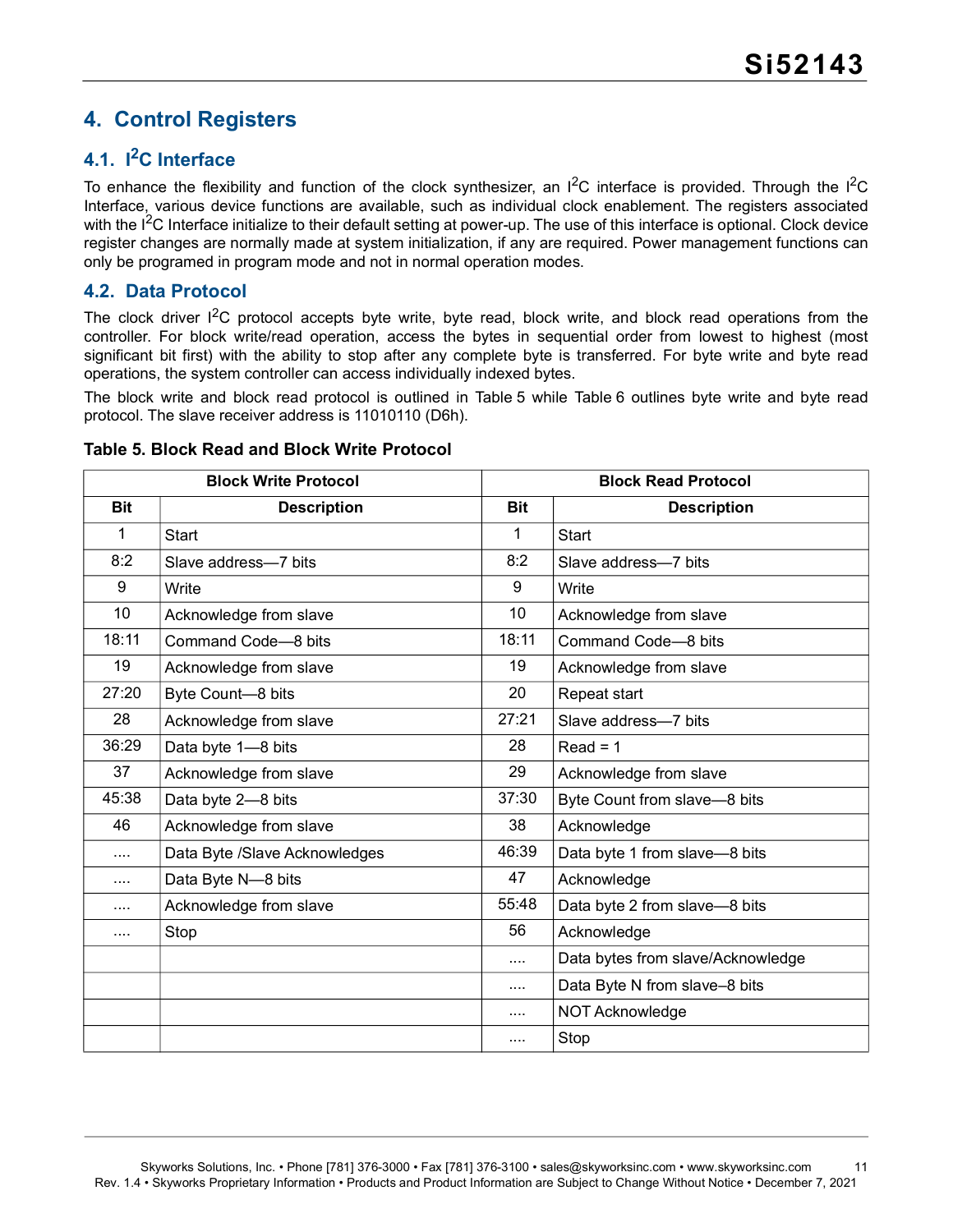<span id="page-11-0"></span>

|                 | <b>Byte Write Protocol</b> | <b>Byte Read Protocol</b> |                        |  |
|-----------------|----------------------------|---------------------------|------------------------|--|
| <b>Bit</b>      | <b>Description</b>         | <b>Bit</b>                | <b>Description</b>     |  |
| $\mathbf{1}$    | <b>Start</b>               | 1                         | Start                  |  |
| 8:2             | Slave address-7 bits       | 8:2                       | Slave address-7 bits   |  |
| 9               | Write                      | 9                         | Write                  |  |
| 10 <sup>°</sup> | Acknowledge from slave     | 10                        | Acknowledge from slave |  |
| 18:11           | Command Code-8 bits        | 18:11                     | Command Code-8 bits    |  |
| 19              | Acknowledge from slave     | 19                        | Acknowledge from slave |  |
| 27:20           | Data byte-8 bits           | 20                        | Repeated start         |  |
| 28              | Acknowledge from slave     | 27:21                     | Slave address-7 bits   |  |
| 29              | Stop                       | 28                        | Read                   |  |
|                 |                            | 29                        | Acknowledge from slave |  |
|                 |                            | 37:30                     | Data from slave-8 bits |  |
|                 |                            | 38                        | NOT Acknowledge        |  |
|                 |                            | 39                        | Stop                   |  |

#### **Table 6. Byte Read and Byte Write Protocol**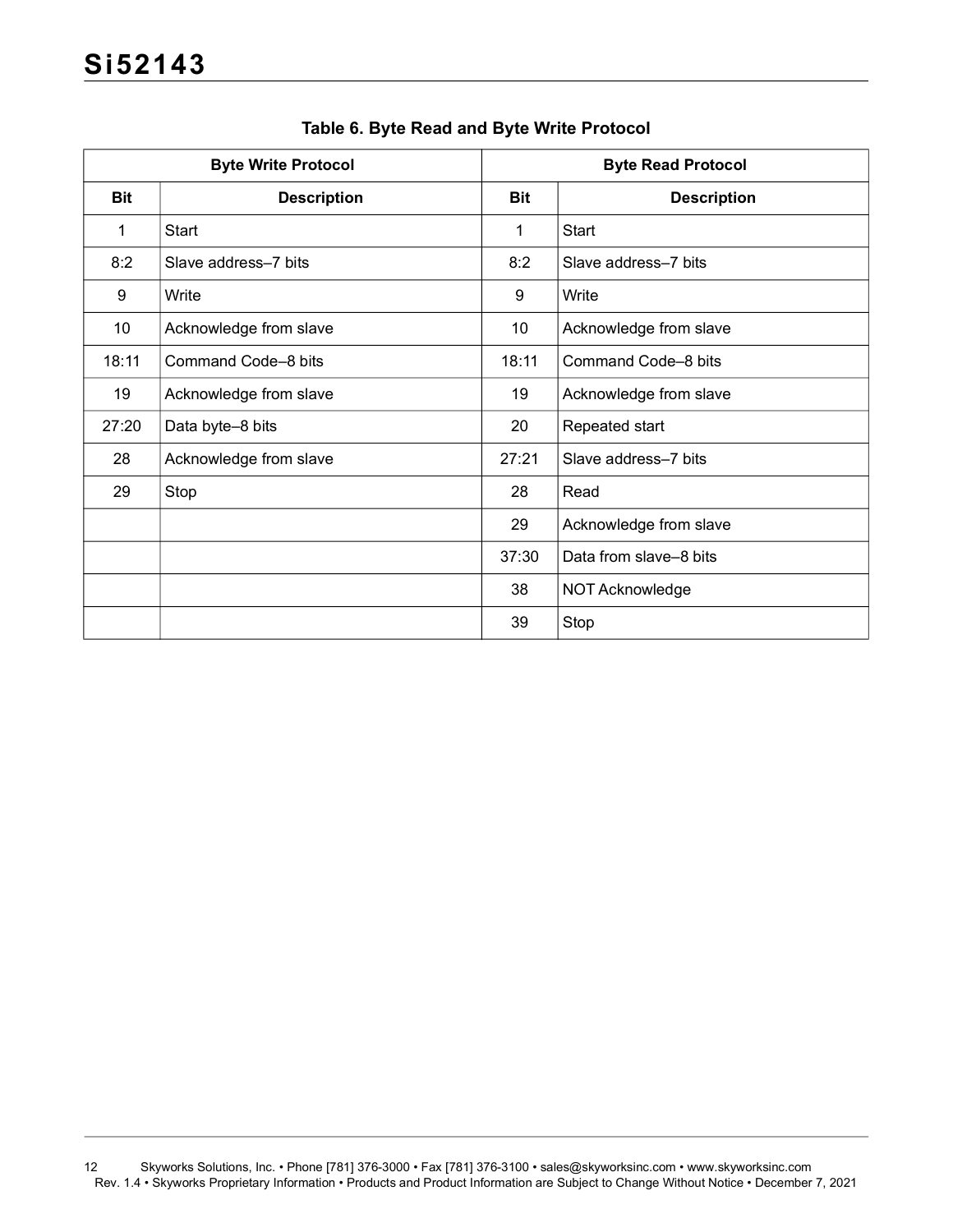#### **Control Register 0. Byte 0**

| <b>Bit</b>  | D7  | D <sub>6</sub> | D <sub>5</sub> | D <sub>4</sub> | D <sub>3</sub> | D <sub>2</sub> | D <sub>1</sub> | D <sub>0</sub> |
|-------------|-----|----------------|----------------|----------------|----------------|----------------|----------------|----------------|
| <b>Name</b> |     |                |                |                |                | REF OE         |                |                |
| <b>Type</b> | R/W | R/W            | R/W            | R/W            | R/W            | R/W            | R/W            | R/W            |

Reset settings = 00000100

| <b>Bit</b> | <b>Name</b> | <b>Function</b>                                                     |
|------------|-------------|---------------------------------------------------------------------|
| 7:3        | Reserved    |                                                                     |
| 2          | REF OE      | Output Enable for REF.<br>0: Output disabled.<br>1: Output enabled. |
| 1:0        | Reserved    |                                                                     |

#### **Register 1. Byte 1**

| <b>Bit</b>  | D7  | D <sub>6</sub> | D <sub>5</sub> | D4  | D <sub>3</sub> | D <sub>2</sub> | D <sub>1</sub> | D <sub>0</sub> |
|-------------|-----|----------------|----------------|-----|----------------|----------------|----------------|----------------|
| <b>Name</b> |     |                |                |     |                | DIFF0 OE       |                | DIFF1 OE       |
| <b>Type</b> | R/W | R/W            | R/W            | R/W | R/W            | R/W            | R/W            | R/W            |

Reset settings = 00000101

| <b>Bit</b> | <b>Name</b> | <b>Function</b>                 |
|------------|-------------|---------------------------------|
| 7:3        | Reserved    |                                 |
| 2          | DIFFO OE    | <b>Output Enable for DIFF0.</b> |
|            |             | 0: Output disabled.             |
|            |             | 1: Output enabled.              |
|            | Reserved    |                                 |
| 0          | DIFF1 OE    | <b>Output Enable for DIFF1.</b> |
|            |             | 0: Output disabled.             |
|            |             | 1: Output enabled.              |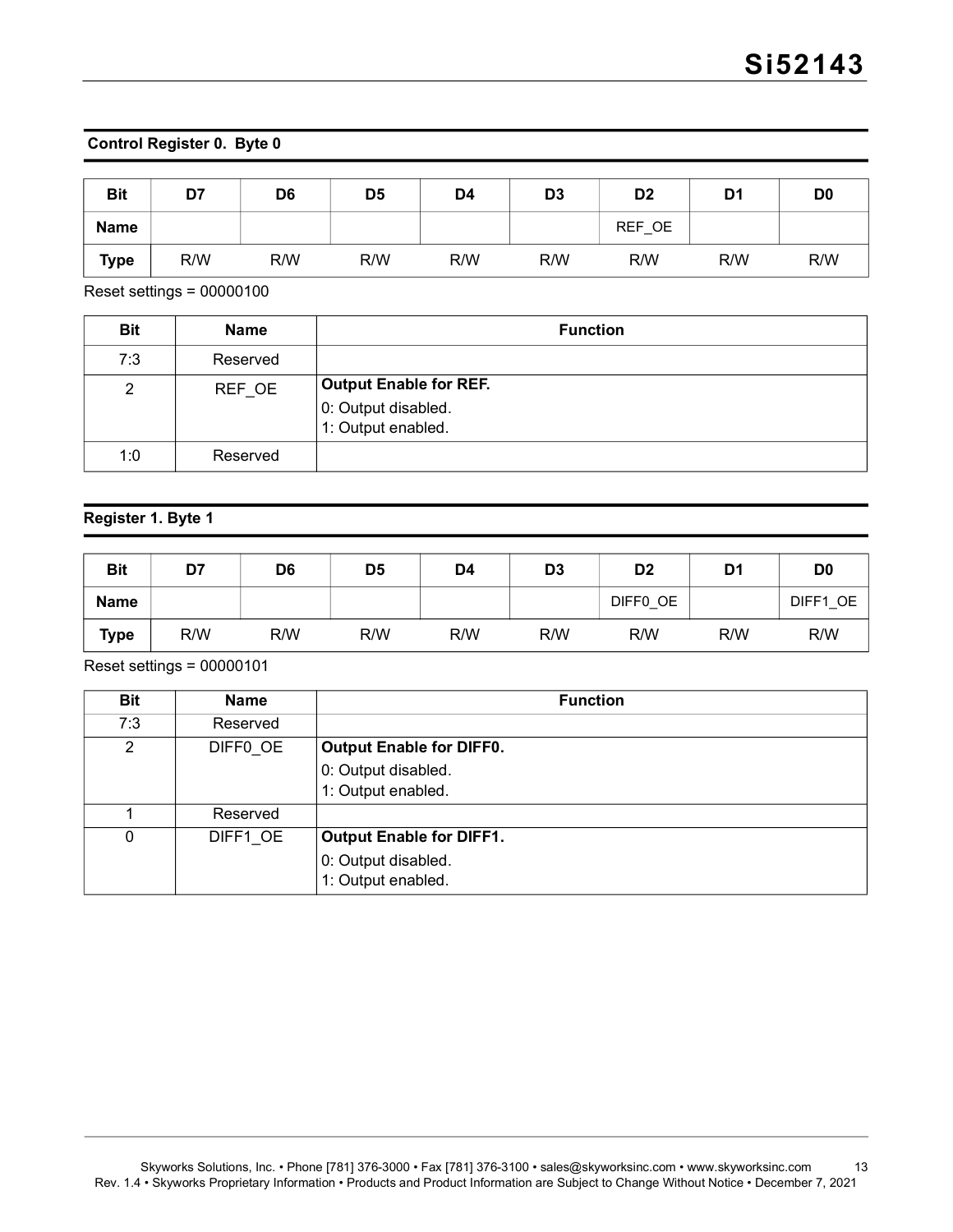**Register 2. Byte 2**

| <b>Bit</b>  | D7       | D <sub>6</sub> | D <sub>5</sub> | D <sub>4</sub> | D <sub>3</sub> | D <sub>2</sub> | D <sub>1</sub> | D <sub>0</sub> |
|-------------|----------|----------------|----------------|----------------|----------------|----------------|----------------|----------------|
| <b>Name</b> | DIFF2 OE | DIFF3 OE       |                |                |                |                |                |                |
| <b>Type</b> | R/W      | R/W            | R/W            | R/W            | R/W            | R/W            | R/W            | R/W            |

Reset settings = 11000000

| <b>Bit</b> | <b>Name</b> | <b>Function</b>                                                              |
|------------|-------------|------------------------------------------------------------------------------|
| 7          | DIFF2_OE    | <b>Output Enable for DIFF2.</b><br>0: Output disabled.<br>1: Output enabled. |
| 6          | DIFF3_OE    | <b>Output Enable for DIFF3.</b><br>0: Output disabled.<br>1: Output enabled. |
| 5:0        | Reserved    |                                                                              |

#### **Register 3. Byte 3**

| <b>Bit</b>  | D7            | D <sub>6</sub> | D <sub>5</sub> | D4  | D <sub>3</sub> | D <sub>2</sub> | D1  | D <sub>0</sub> |
|-------------|---------------|----------------|----------------|-----|----------------|----------------|-----|----------------|
| <b>Name</b> | Rev Code[3:0] |                |                |     | Vendor ID[3:0] |                |     |                |
| <b>Type</b> | R/W           | R/W            | R/W            | R/W | R/W            | R/W            | R/W | R/W            |

Reset settings = 00001000

| <b>Bit</b> | <b>Name</b>    | <b>Function</b>                    |
|------------|----------------|------------------------------------|
| 7:4        | Rev Code[3:0]  | <b>Program Revision Code.</b>      |
| 3:0        | Vendor ID[3:0] | <b>Vendor Identification Code.</b> |

#### **Register 4. Byte 4**

| <b>Bit</b>  | D7      | D <sub>6</sub> | D <sub>5</sub> | D4  | D <sub>3</sub> | D <sub>2</sub> | D <sub>1</sub> | D <sub>0</sub> |
|-------------|---------|----------------|----------------|-----|----------------|----------------|----------------|----------------|
| <b>Name</b> | BC[7:0] |                |                |     |                |                |                |                |
| <b>Type</b> | R/W     | R/W            | R/W            | R/W | R/W            | R/W            | R/W            | R/W            |

Reset settings = 00000110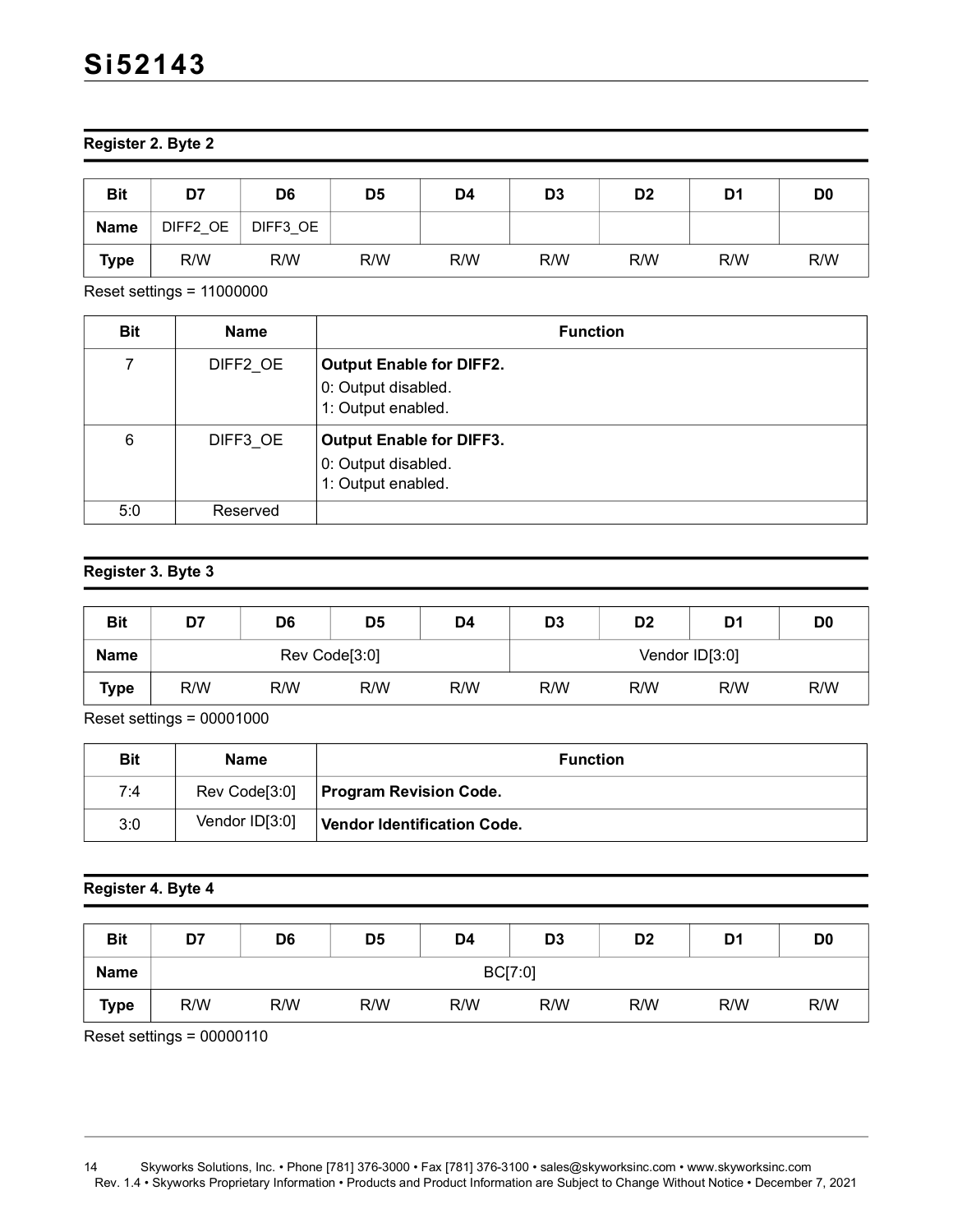| <b>Bit</b> | <b>Name</b> | <b>Function</b>             |
|------------|-------------|-----------------------------|
| 7:0        | BC[7:0]     | <b>Byte Count Register.</b> |

#### **Register 5. Byte 5**

| <b>Bit</b>  | D7  | D6  | D <sub>5</sub> | D4  | D <sub>3</sub> | D <sub>2</sub> | D <sub>1</sub> | D <sub>0</sub> |
|-------------|-----|-----|----------------|-----|----------------|----------------|----------------|----------------|
| <b>Name</b> |     |     |                |     |                |                |                |                |
| Type        | R/W | R/W | R/W            | R/W | R/W            | R/W            | R/W            | R/W            |

Reset settings = 11011000

| <b>Bit</b> | <b>Name</b>      | <b>Function</b>                                                                                                                                                        |  |  |  |
|------------|------------------|------------------------------------------------------------------------------------------------------------------------------------------------------------------------|--|--|--|
| 7          | DIFF Amp Sel     | <b>Amplitude Control for DIFF Differential Outputs.</b><br>0: Differential outputs with Default amplitude.<br>1: Differential outputs amplitude is set by Byte 5[6:4]. |  |  |  |
| 6          | DIFF_Amp_Cntl[2] | DIFF Differential Outputs Amplitude Adjustment.                                                                                                                        |  |  |  |
| 5          | DIFF Amp Cntl[1] | 000: 300 mV 001: 400 mV 010: 500 mV 011: 600 mV                                                                                                                        |  |  |  |
| 4          | DIFF Amp Cntl[0] | 100: 700 mV 101: 800 mV 110: 900 mV 111: 1000 mV                                                                                                                       |  |  |  |
| 3:0        | Reserved         |                                                                                                                                                                        |  |  |  |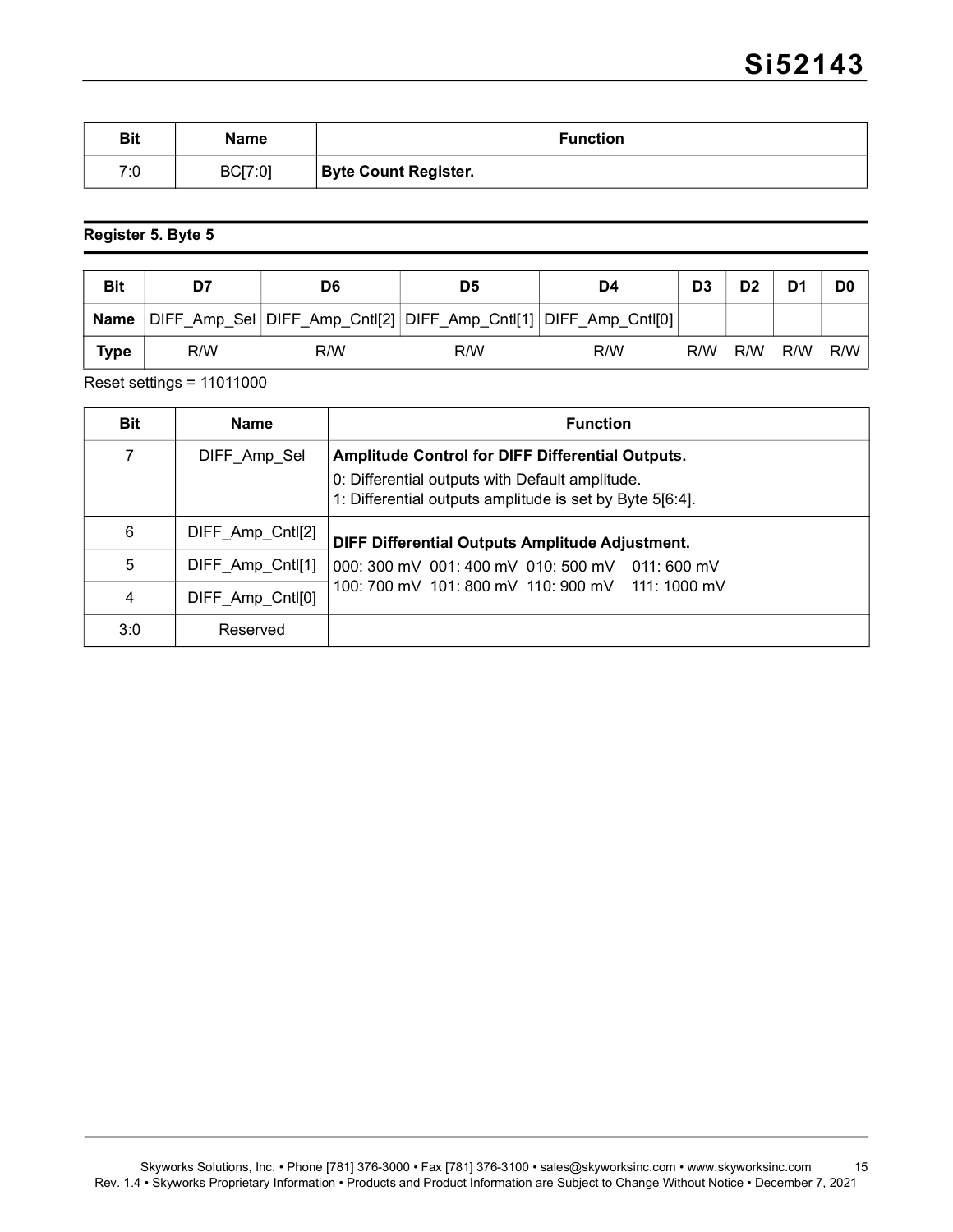## <span id="page-15-0"></span>**5. Pin Descriptions: 24-Pin QFN**





| Pin# | <b>Name</b>       | <b>Type</b> | <b>Description</b>                                                                                 |  |
|------|-------------------|-------------|----------------------------------------------------------------------------------------------------|--|
| 1    | <b>VDD REF</b>    | <b>PWR</b>  | 3.3 V power supply.                                                                                |  |
| 2    | <b>REF</b>        | O, SE       | 3.3 V, 25 MHz crystal reference clock output.                                                      |  |
| 3    | <b>SSON</b>       | I,PD        | Active high input pin enables -0.5% spread on DIFF outputs<br>(internal 100 k $\Omega$ pull-down). |  |
| 4    | VSS_REF           | <b>GND</b>  | Ground                                                                                             |  |
| 5    | OE REF            | I,PU        | Active high input to enable or disable REF clock.                                                  |  |
| 6    | VDD_DIFF          | <b>PWR</b>  | 3.3 V power supply.                                                                                |  |
| 7    | OE[1:0]           | I.PU        | Active high input to enable or disable DIFF0 and DIFF1 clocks.                                     |  |
| 8    | DIFF <sub>0</sub> |             | O, DIF   0.7 V, 100 MHz differential clock output.                                                 |  |
| 9    | DIFF <sub>0</sub> |             | O, DIF   0.7 V, 100 MHz differential clock output.                                                 |  |
| 10   | DIFF1             |             | O, DIF   0.7 V, 100 MHz differential clock output.                                                 |  |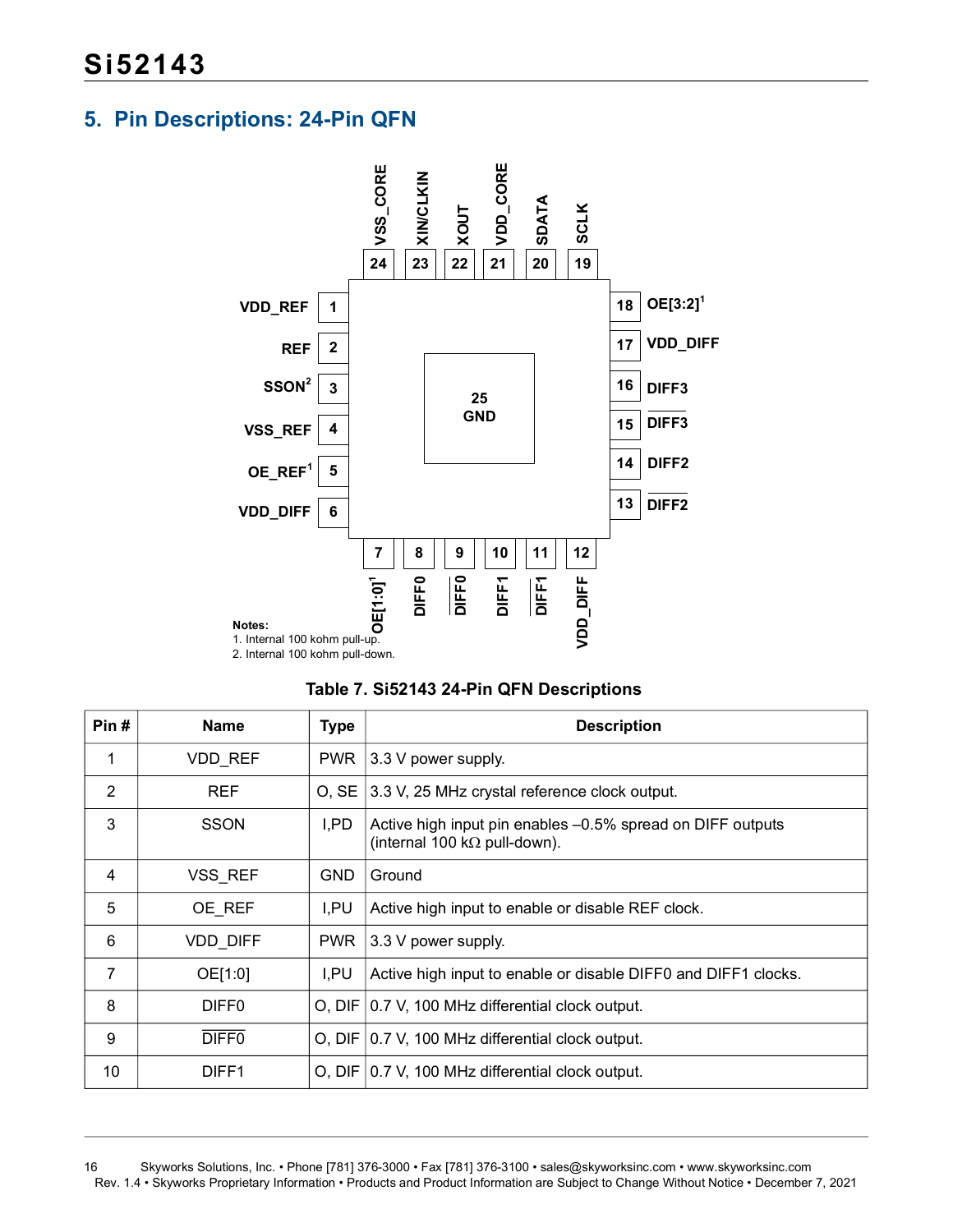| Pin# | <b>Name</b>       | <b>Type</b>  | <b>Description</b>                                                      |
|------|-------------------|--------------|-------------------------------------------------------------------------|
| 11   | DIFF <sub>1</sub> |              | O, DIF   0.7 V, 100 MHz differential clock output.                      |
| 12   | VDD_DIFF          | <b>PWR</b>   | 3.3 V power supply.                                                     |
| 13   | DIFF <sub>2</sub> |              | O, DIF 0.7 V, 100 MHz differential clock output.                        |
| 14   | DIFF <sub>2</sub> |              | O, DIF   0.7 V, 100 MHz differential clock output.                      |
| 15   | DIFF3             |              | O, DIF   0.7 V, 100 MHz differential clock output.                      |
| 16   | DIFF <sub>3</sub> |              | O, DIF 0.7 V, 100 MHz differential clock output.                        |
| 17   | VDD_DIFF          | <b>PWR</b>   | 3.3 V power supply.                                                     |
| 18   | OE[3:2]           | I,PU         | Active high input to enable or disable DIFF2 and DIFF3 clocks.          |
| 19   | <b>SCLK</b>       | $\mathbf{L}$ | <sup>2</sup> C SCLOCK.                                                  |
| 20   | <b>SDATA</b>      | I/O          | $I2C$ SDATA.                                                            |
| 21   | VDD_CORE          | <b>PWR</b>   | 3.3 V power supply.                                                     |
| 22   | <b>XOUT</b>       | $\circ$      | 25.00 MHz crystal output, Float XOUT if using only CLKIN (Clock input). |
| 23   | <b>XIN/CLKIN</b>  | L            | 25.00 MHz crystal input or 3.3 V, 25 MHz Clock Input.                   |
| 24   | VSS_CORE          | <b>GND</b>   | Ground.                                                                 |
| 25   | <b>GND</b>        | <b>GND</b>   | Ground for bottom pad of the IC.                                        |

**Table 7. Si52143 24-Pin QFN Descriptions (Continued)**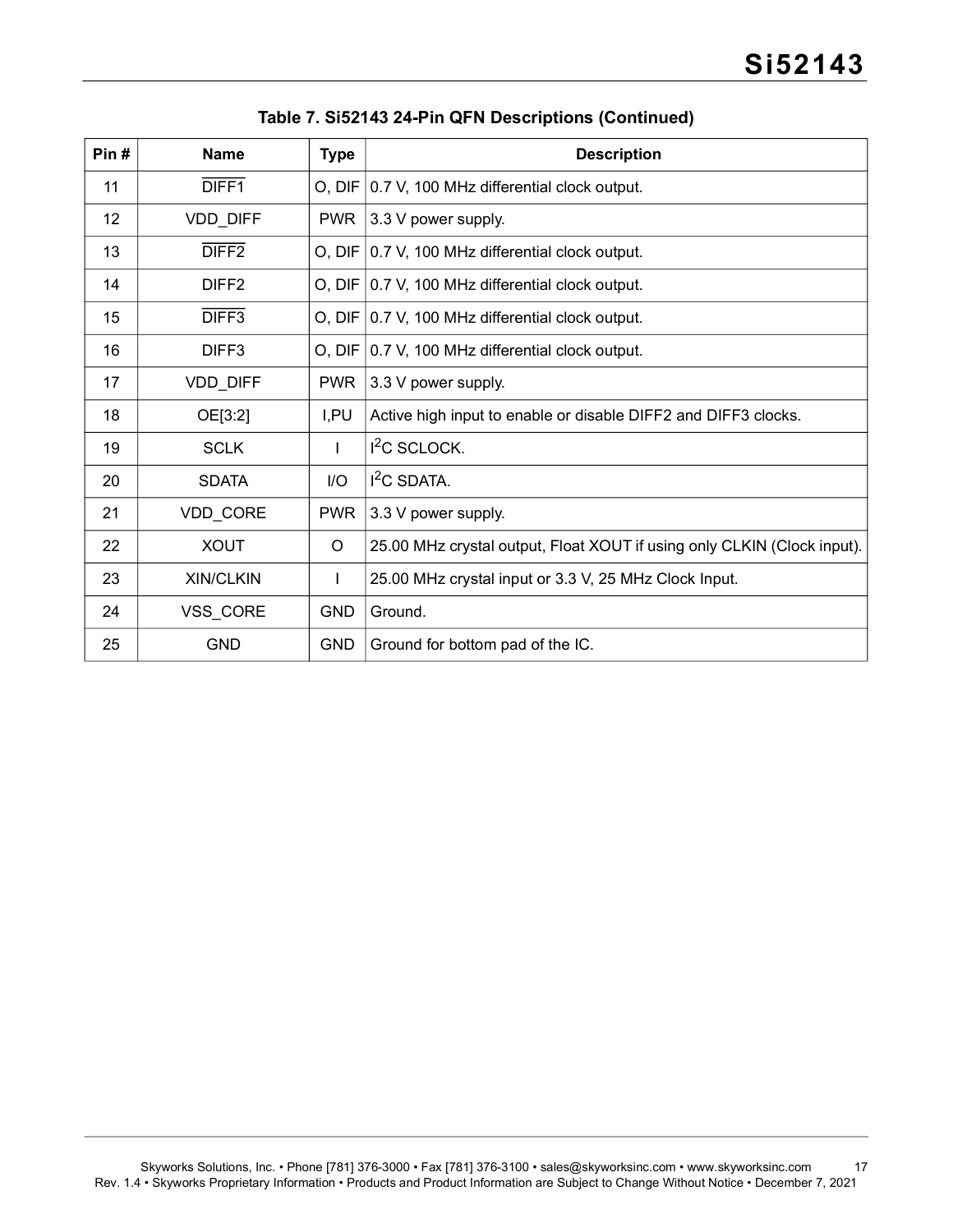## <span id="page-17-0"></span>**6. Ordering Guide**

| <b>Part Number</b> | Package Type             | Temperature                |  |
|--------------------|--------------------------|----------------------------|--|
| Lead-free          |                          |                            |  |
| Si52143-A01AGM     | 24-pin QFN               | Industrial, $-40$ to 85 °C |  |
| Si52143-A01AGMR    | 24-pin QFN—Tape and Reel | Industrial, $-40$ to 85 °C |  |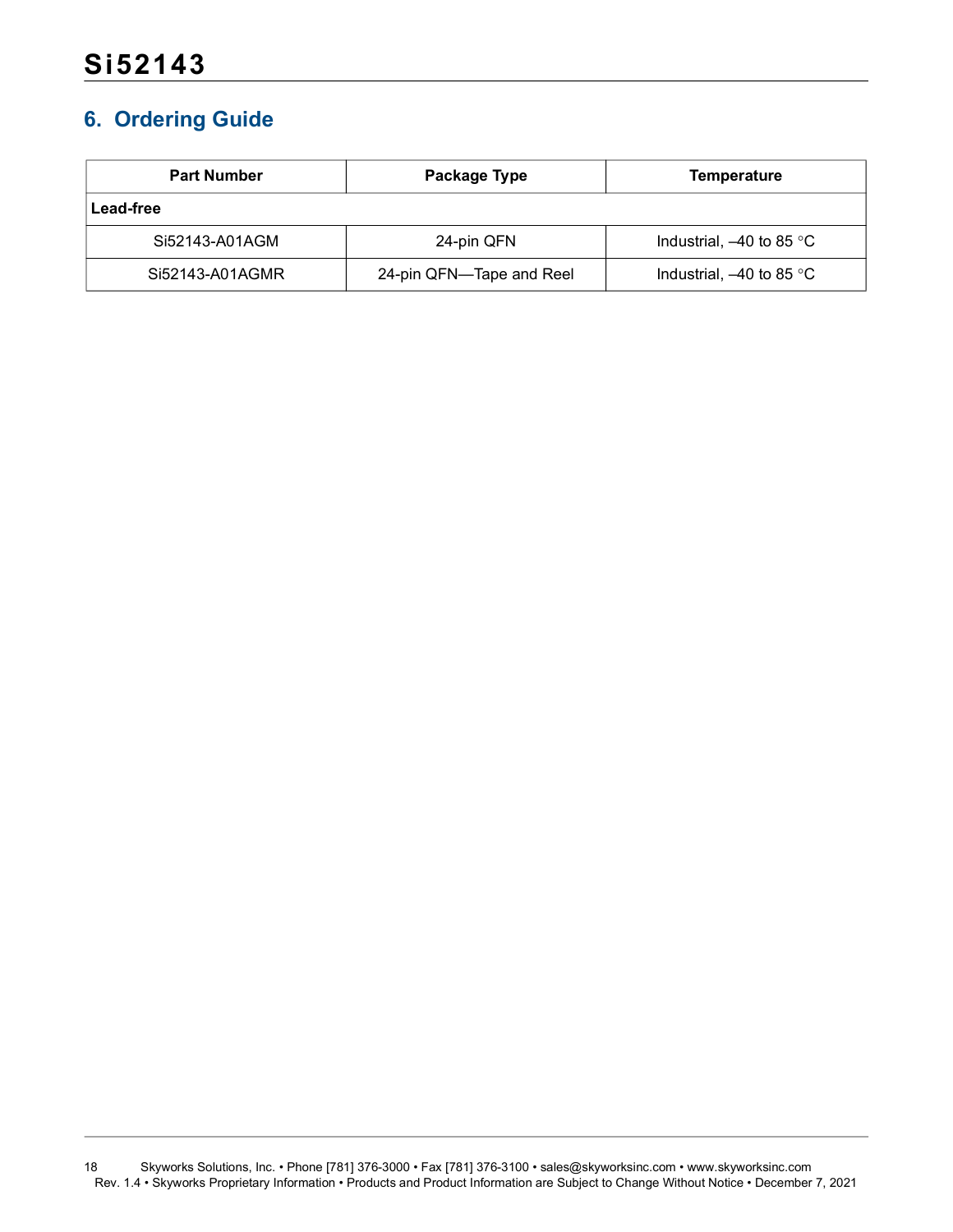## <span id="page-18-0"></span>**7. Package Outline**

[Figure 8](#page-18-1) illustrates the package details for the Si52143. [Table 8](#page-18-2) lists the values for the dimensions shown in the illustration.



#### **Figure 8. 24-Pin Quad Flat No Lead (QFN) Package**

<span id="page-18-2"></span><span id="page-18-1"></span>

| Symbol                                                                                                                                                                                                                  | <b>Millimeters</b> |            |            |  |  |
|-------------------------------------------------------------------------------------------------------------------------------------------------------------------------------------------------------------------------|--------------------|------------|------------|--|--|
|                                                                                                                                                                                                                         | Min                | <b>Nom</b> | <b>Max</b> |  |  |
| A                                                                                                                                                                                                                       | 0.70               | 0.75       | 0.80       |  |  |
| A1                                                                                                                                                                                                                      | 0.00               | 0.025      | 0.05       |  |  |
| b                                                                                                                                                                                                                       | 0.20               | 0.25       | 0.30       |  |  |
| D                                                                                                                                                                                                                       |                    | 4.00 BSC   |            |  |  |
| D <sub>2</sub>                                                                                                                                                                                                          | 2.60               | 2.70       | 2.80       |  |  |
| e                                                                                                                                                                                                                       | 0.50 BSC           |            |            |  |  |
| E                                                                                                                                                                                                                       | 4.00 BSC           |            |            |  |  |
| E <sub>2</sub>                                                                                                                                                                                                          | 2.60               | 2.70       | 2.80       |  |  |
| L                                                                                                                                                                                                                       | 0.30               | 0.40       | 0.50       |  |  |
| aaa                                                                                                                                                                                                                     | 0.10               |            |            |  |  |
| bbb                                                                                                                                                                                                                     | 0.10               |            |            |  |  |
| CCC                                                                                                                                                                                                                     | 0.08               |            |            |  |  |
| ddd                                                                                                                                                                                                                     | 0.07               |            |            |  |  |
| Notes:<br>1. All dimensions shown are in millimeters (mm) unless otherwise<br>noted.<br>Dimensioning and Tolerancing per ANSI Y14.5M-1994.<br>2.<br>3. This drawing conforms to JEDEC outline MO-220, variation VGGD-8. |                    |            |            |  |  |

#### **Table 8. Package Diagram Dimensions**

**4.** Recommended card reflow profile is per the JEDEC/IPC J-STD-020 specification for Small Body Components.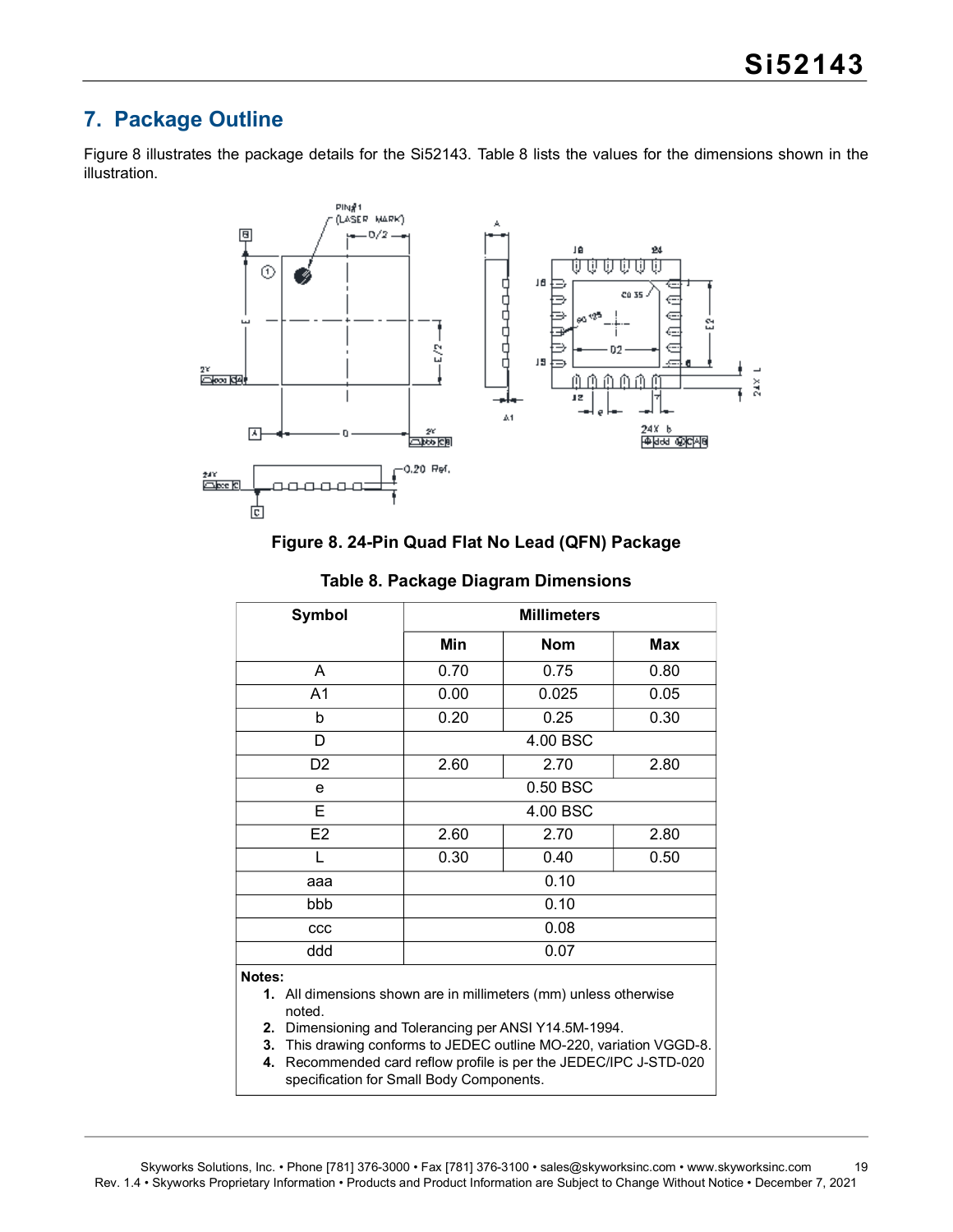## <span id="page-19-0"></span>**8. Land Pattern**



**Figure 9. QFN Land Pattern**

|  |  |  | Table 9. Land Pattern Dimensions |
|--|--|--|----------------------------------|
|--|--|--|----------------------------------|

| <b>Dimension</b> | Unit mm  |
|------------------|----------|
| C <sub>1</sub>   | 4.0      |
| C <sub>2</sub>   | 4.0      |
| E                | 0.50 BSC |
| X <sub>1</sub>   | 0.30     |
| X <sub>2</sub>   | 2.70     |
| Y <sub>1</sub>   | 0.80     |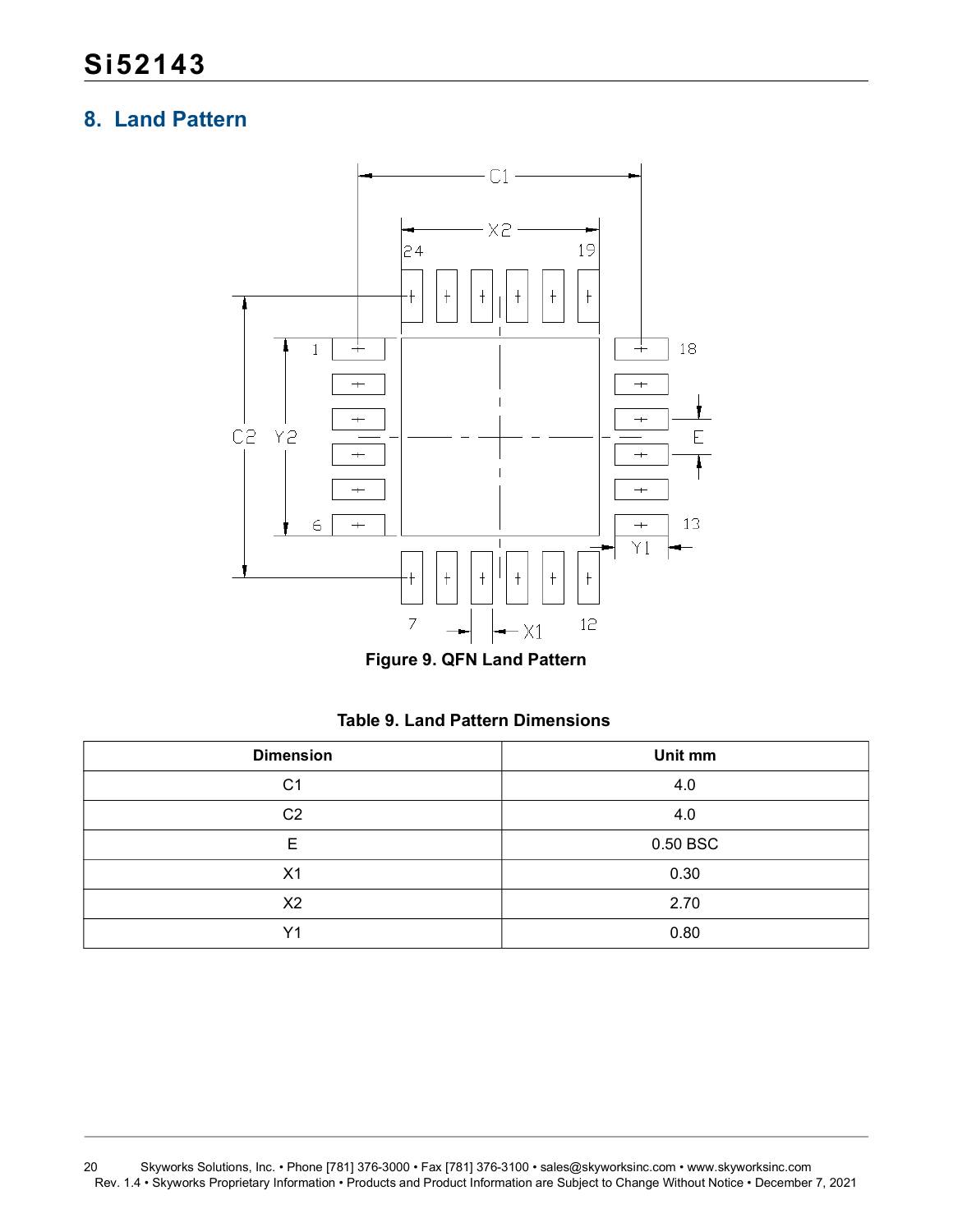#### **Table 9. Land Pattern Dimensions (Continued)**

| $\sqrt{c}$<br>$-$ | 270<br>$\sim$<br>∼ |
|-------------------|--------------------|
| <b>Notes:</b>     |                    |

#### **General**

- **1.** All dimensions shown are in millimeters (mm) unless otherwise noted.
- **2.** This land pattern design is based on the IPC-7351 guidelines.

#### **Solder Mask Design**

**3.** All metal pads are to be non-solder mask defined (NSMD). Clearance between the solder mask and the metal pad is to be 60  $\mu$ m minimum, all the way around the pad.

#### **Stencil Design**

- **4.** A stainless steel, laser-cut and electro-polished stencil with trapezoidal walls should be used to assure good solder paste release.
- **5.** The stencil thickness should be 0.125 mm (5 mils).
- **6.** The ratio of stencil aperture to land pad size should be 1:1 for all perimeter
- **7.** pads.
- **8.** A 2x2 array of 1.10 mm x 1.10 mm openings on 1.30mm pitch should be used for the center ground pad.

#### **Card Assembly**

- **9.** A No-Clean, Type-3 solder paste is recommended.
- **10.** The recommended card reflow profile is per the JEDEC/IPC J-STD-020 specification for Small Body Components.